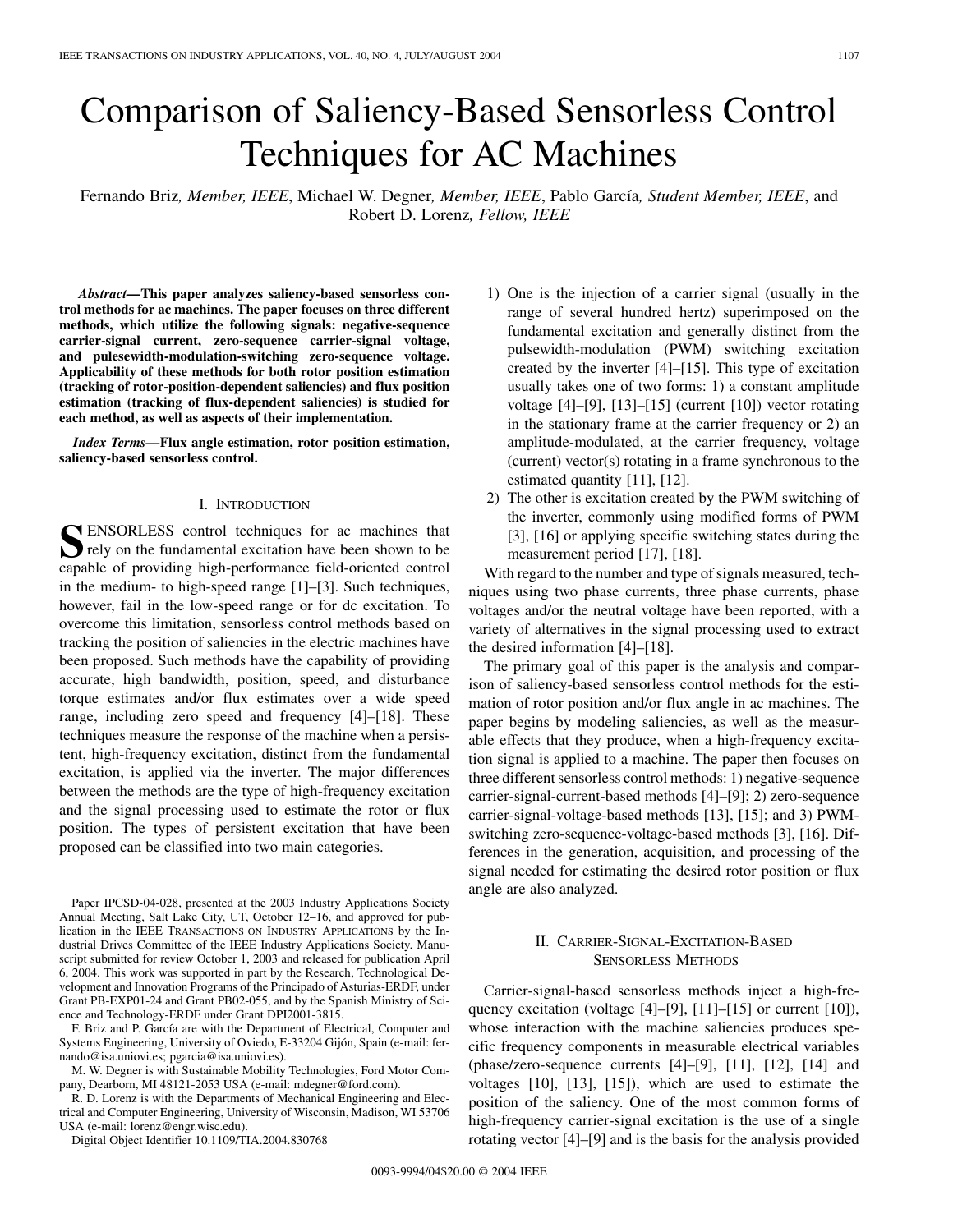TABLE I INDUCTION MOTORS PARAMETERS (ALL HAVE FOUR POLES)

|                             | MOTOR $#1$ | MOTOR $#2$ | MOTOR $#3$                                                            | MOTOR #4                        |
|-----------------------------|------------|------------|-----------------------------------------------------------------------|---------------------------------|
| # Stator slots              | 36         | 36         | 36                                                                    |                                 |
| $#$ Rotor slots             | 28         | 26         | 28                                                                    |                                 |
| Rotor slots<br>(all skewed) |            |            | Semi-closed Semi-closed #1: Semi-closed #1: Semi-closed<br>#2: Closed | #2: Closed<br>$#3$ : Engineered |
| Power rating                | 1.1 kW     | 0.75 kW    | 11 kW                                                                 | 0 9 LW                          |

in this paper on carrier-signal-excitation-based methods. Included in this analysis are methods that utilize the resulting negative-sequence carrier-signal current [\[4](#page-8-0)]–[\[9](#page-8-0)] and zero-sequence carrier-signal voltage [\[13](#page-8-0)], [[15](#page-8-0)]. Although other forms of carrier-signal excitation, such as the amplitude-modulated methods [[11\]](#page-8-0), [[12\]](#page-8-0) and carrier-signal-current methods [[10\]](#page-8-0), are not included in the analysis provided in this paper, due to space restrictions, their similarity to the analyzed methods is expected to result in similar behavior and conclusions.

## *A. Modeling and Behavior of Salient Machines*

At frequencies near the carrier signal the general model for the induction machine can be simplified to one consisting of only the machine inductances (1), where  $L_{ABC}$  is a 3  $\times$  3 matrix and can be modeled as consisting of four submatrices (2)

$$
\begin{bmatrix} v_{an} & v_{bn} & v_{cn} \end{bmatrix}^{\mathrm{T}} = \frac{\mathrm{d}}{\mathrm{d}t} \left( L_{\mathbf{ABC}} \begin{bmatrix} i_a & i_b & i_c \end{bmatrix}^{\mathrm{T}} \right) \qquad (1)
$$

$$
L_{\mathbf{ABC}} = L_{\mathbf{m\_constant}} + L_{\mathbf{m\_varying}} + L_{\mathbf{I\_varying}}. \qquad (2)
$$

 $L_{\rm m\_constant}$  and  $L_{\rm m\_varying}$  model the constant and varying portions of the phase mutual inductances (diagonal terms are zero).

 $L_{\text{L}-constant}$  and  $L_{\text{L}-varying}$  model the constant and varying portions of the phase self-inductances, respectively (off-diagonal terms are equal to zero).

While the general solution for the behavior of the machine can be obtained from (1) and (2), some further simplifications are possible based on the values for these inductances in relation to the machine design and carrier-signal frequency. To asses the contribution of each term in (2) to the overall inductance, tests were conducted on motor #1 in Table I. The following values for each entry in these inductance submatrices was determined for a carrier frequency of  $\omega_c = 500$  Hz:  $L_{m\_constant} =$ 0.57 mH,  $L_{m\_varying} = 0.027$  mH,  $L_{l\_constant} = 28.9$  mH, and  $L_{\ell\_varying} = 1.18 \text{ mH}.$ 

From these values it can be seen that the mutual inductances between the phases are relatively small in comparison to the self-inductances. Based on this, the model shown in (2) can be simplified by only considering the self-inductance terms, which at the carrier frequency are approximately equal to the stator transient inductance. With this assumption, a further assumption that the varying inductances consist of a single harmonic component, and the fact that for the operating speeds of interest the carrier-signal frequency is significantly larger than the fundamental frequency (the time rate of change of the inductance in (1) can be ignored), the machine model can be simplified to (3)–(5) (see Fig. 2)

$$
v_{an} = \left(\Sigma L_{\sigma s} + 2\Delta L_{\sigma s} \cos(h\theta_e)\right) \frac{d i_a}{dt} \tag{3}
$$

$$
v_{bn} = \left(\Sigma L_{\sigma s} + 2\Delta L_{\sigma s} \cos\left(h\left(\theta_e - \frac{2\pi}{3}\right)\right)\right) \frac{di_b}{dt} \quad (4)
$$

$$
v_{cn} = \left( \Sigma L_{\sigma s} + 2\Delta L_{\sigma s} \cos\left(h\left(\theta_e - \frac{4\pi}{3}\right)\right) \right) \frac{\mathrm{d}i_c}{\mathrm{d}t} \quad (5)
$$

where the following apply.

 $\ddot{\phantom{a}}$ 

- $\Sigma L_{\sigma s}$  and  $\Delta L_{\sigma s}$  are the average and differential stator transient inductances, being equal to  $L_{l\_constant}$  and  $L_{1\_varying}/2$  in (2), respectively. The definition of the differential inductance  $\Delta L_{\sigma s}$  in (3)–(5) (note the constant 2) was chosen as a matter of convenience to keep the results obtained when transforming the three-phase system to an equivalent two-phase system consistent with the nomenclature widely used in the literature [[4\]](#page-8-0), [\[5](#page-8-0)].
- $\bullet$  h is the harmonic order of the saliency relative to electrical angular units.
- $\theta_e$  is the angular position of the saliency in electrical radians.

The zero-sequence voltage (6) can be calculated directly using  $(3)$ – $(5)$  and  $(7)$ , with the result shown in  $(8)$ . Note the inductances  $L_a$ ,  $L_b$ , and  $L_c$  in (8) stand for the inductance terms in  $(3)$ – $(5)$ , respectively

$$
v_{0s}^s = \frac{1}{3}(v_{an} + v_{bn} + v_{cn})
$$
 (6)

$$
\frac{\mathrm{d}u_a}{\mathrm{d}t} + \frac{\mathrm{d}u_b}{\mathrm{d}t} + \frac{\mathrm{d}u_c}{\mathrm{d}t} = 0\tag{7}
$$

$$
v_{0s}^s = -\frac{v_a L_b L_c + v_b L_a L_c + v_c L_a L_b}{L_b L_c + L_a L_c + L_a L_b}.
$$
 (8)

By transforming  $(3)$ – $(5)$  to an equivalent qd0 model, (9) can be obtained

$$
\begin{bmatrix} v_{qs}^s & v_{ds}^s & v_{0s}^s \end{bmatrix}^{\mathrm{T}} = L_{\sigma q d 0s}^s \frac{\mathrm{d}}{\mathrm{d} t} \begin{bmatrix} i_{qs}^s & i_{ds}^s & i_{0s}^s \end{bmatrix}^{\mathrm{T}}. \tag{9}
$$

While a general solution for the currents and the zero-sequence voltage can be obtained from (9), much simpler solutions are obtained by solving (9) for particular values of h using the following equations for the inductances  $(10)$ – $(12)$  [[5\]](#page-8-0):

1) for 
$$
h = 1, 4, 7, ...
$$
  
\n
$$
L_{\sigma q d0s}^{s} = \Sigma L_{\sigma s} \begin{bmatrix} 1 & 0 & 0 \\ 0 & 1 & 0 \\ 0 & 0 & 1 \end{bmatrix}
$$
\n
$$
+ \Delta L_{\sigma s} \begin{bmatrix} \cos(h\theta_{e}) & \sin(h\theta_{e}) & 2\cos(h\theta_{e}) \\ \sin(h\theta_{e}) & -\cos(h\theta_{e}) & -2\sin(h\theta_{e}) \\ \cos(h\theta_{e}) & -\sin(h\theta_{e}) & 0 \end{bmatrix}
$$
\n(10)\n2) for  $h = 2, 5, 8, ...$   
\n
$$
L_{\sigma q d0s}^{s} = \Sigma L_{\sigma s} \begin{bmatrix} 1 & 0 & 0 \\ 0 & 1 & 0 \\ 0 & 0 & 1 \end{bmatrix}
$$
\n
$$
+ \Delta L_{\sigma s} \begin{bmatrix} \cos(h\theta_{e}) & -\sin(h\theta_{e}) & 2\cos(h\theta_{e}) \\ -\sin(h\theta_{e}) & -\cos(h\theta_{e}) & 2\sin(h\theta_{e}) \\ \cos(h\theta_{e}) & \sin(h\theta_{e}) & 0 \end{bmatrix}
$$
\n(11)

(11)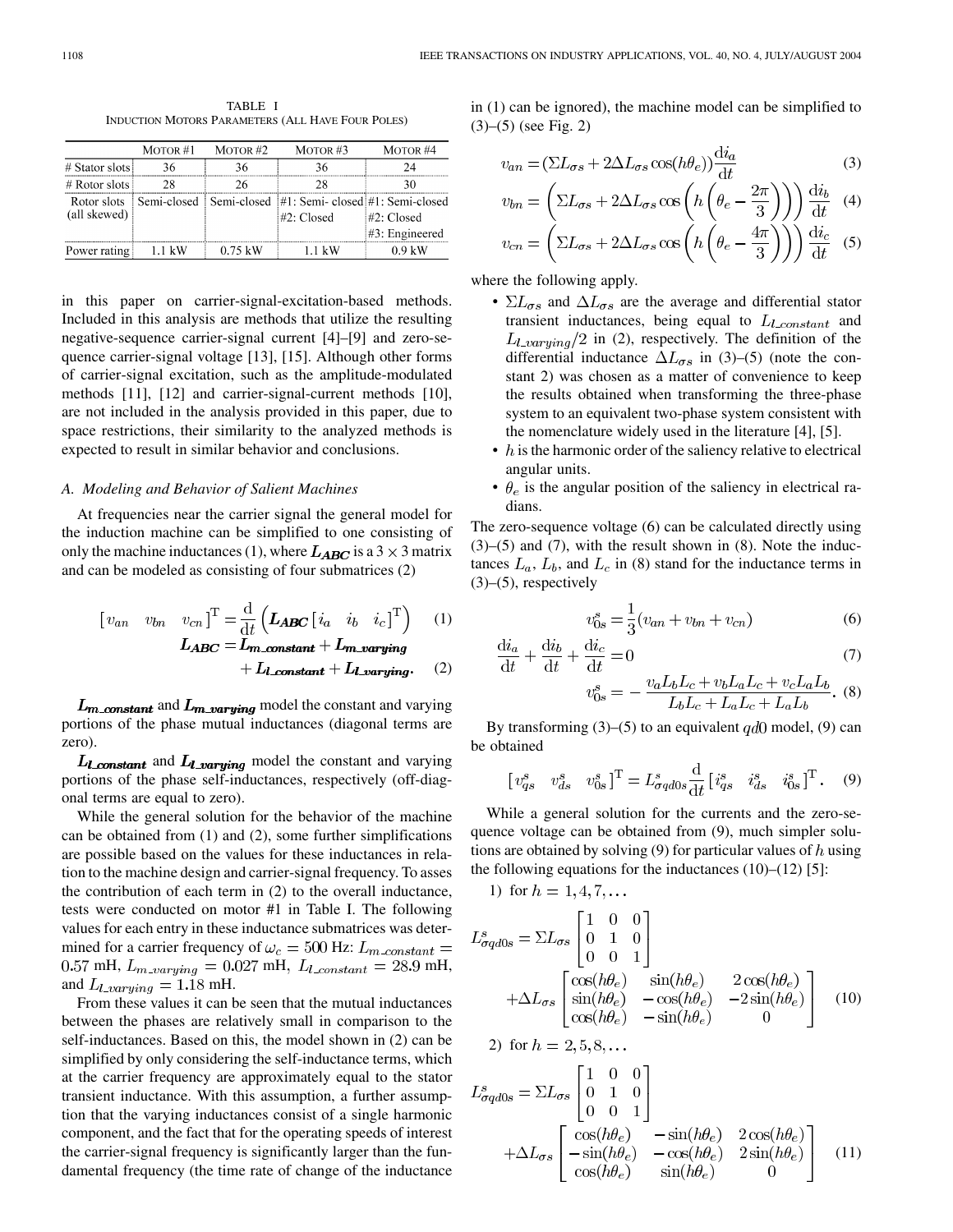3) for 
$$
h = 3, 6, 9, ...
$$
  
\n
$$
L_{\sigma q d0s}^s = \Sigma L_{\sigma s} \begin{bmatrix} 1 & 0 & 0 \\ 0 & 1 & 0 \\ 0 & 0 & 1 \end{bmatrix} + 2\Delta L_{\sigma s} \cos(h\theta_e) \begin{bmatrix} 1 & 0 & 0 \\ 0 & 1 & 0 \\ 0 & 0 & 0 \end{bmatrix}.
$$
\n(12)

Using (8)–(12) and applying a balanced, three-phase carriersignal voltage,  $(13)$ – $(15)$ , to the machine, the resulting carriersignal current and zero-sequence carrier-signal voltage for particular values of  $h$  can be calculated as (16)–(21) as follows:

$$
v_a = V_c \cos(\omega_c t) \tag{13}
$$

$$
v_b = V_c \cos\left(\omega_c t - \frac{2\pi}{3}\right) \tag{14}
$$

$$
v_c = V_c \cos\left(\omega_c t - \frac{4\pi}{3}\right) \tag{15}
$$

1) for  $h = 1, 4, 7, \dots$ 

$$
i_{qds\_c}^s = -jI_{cp}e^{j\omega_c t} - jI_{cn}e^{j(-h\theta_e - \omega_c t)}
$$
(16)

$$
v_{0sc}^{s} = V_{0ch} \cos(\omega_c t - h\theta_e) - V_{0c2h} \cos(\omega_c t + 2h\theta_e))
$$
 (17)

2) for  $h = 2, 5, 8, \dots$ 

$$
i_{qds\_c}^s = -jI_{cp}e^{j\omega_c t} - jI_{cn}e^{j(h\theta_e - \omega_c t)}
$$
(18)  

$$
v_{0sc}^s = V_{0ch}\cos(\omega_c t + h\theta_e) - V_{0c2h}\cos(\omega_c t - 2h\theta_e)
$$
(19)

3) for 
$$
h = 3, 6, 9, \ldots
$$

$$
i_{qds\_c}^s = -j\frac{V_c}{\omega_c} \frac{1}{\Sigma L_{\sigma s} + 2\Delta L_{\sigma s} \cos(h\theta_e)} e^{j\omega_c t} \tag{20}
$$

$$
v_{0sc}^s = 0 \tag{21}
$$

where  $I_{cp} = (V_c/\omega_c)(\Sigma L_{\sigma s}/(\Sigma L_{\sigma s^2} - \Delta L_{\sigma s^2}))$  is the magnitude of the positive-sequence carrier-signal current,  $I_{cn} = (V_c/\omega_c)(\Delta L_{\sigma s}/(\Sigma L_{\sigma s^2} - \Delta L_{\sigma s^2}))$  is the magnitude of the negative-sequence carrier-signal current,  $V_{0ch} = V_c \Sigma L_{\sigma s} \Delta L_{\sigma s} / (\Sigma L_{\sigma s^2} - \Delta L_{\sigma s^2})$ is the magnitude of the  $h\theta_e$  component of the zero-sequence carrier-signal voltage, and  $V_{0c2h}$  $V_c \Delta L_{\sigma s^2}/(\Sigma L_{\sigma s^2} - \Delta L_{\sigma s^2})$  is the magnitude of the  $-2h\theta_e$  component of the zero-sequence carrier-signal voltage.

From (20) and (21) it can be seen that for the case of  $h = 3, 6, \dots$  no zero-sequence carrier-signal voltage exists and the carrier-signal current is an amplitude-modulated positive-sequence component. It is also noted that, although (17) and (19) predict the presence of a secondary component of the zero-sequence carrier voltage, its magnitude  $V_{0c2h}$  is negligible when compared to  $V_{0ch}$  for  $\Delta L_{\sigma s} \ll \Sigma L_{\sigma s}$ , which is typically the case.

## *B. Experimental Setup*

Fig. 1 shows the experimental setup used for the experiments presented in this paper. It consists of a current-regulated induction machine, with the carrier-signal voltage superimposed on the fundamental voltage. The rotor speed and, consequently, the slip and the load level of the machine, was set using a load dynamometer. A four-channel digital oscilloscope with extended



Fig. 1. Schematic representation of the experimental setup.



Fig. 2. Signal acquisition for the experimental setup.

memory was used to measure the negative-sequence carrier-signal current and the zero-sequence carrier-signal voltage, (see Fig. 2). For the negative-sequence carrier-signal-current methods the three phase currents were measured and for the zero-sequence-voltage methods the three inverter output phase voltages and the neutral voltage were measured. These signals were then processed offline.

The inverter was operated at a switching frequency of 15 kHz, with a dead time of 2  $\mu$ s, and a dc-bus voltage of 350 V. A carrier-signal voltage of  $\omega_c = 500$  Hz and  $V_c = 20$  V was used throughout the paper unless stated otherwise.

## *C. Methods Based on the Negative-Sequence Carrier-Signal Current*

Methods based on the negative-sequence carrier-signal current usually use filtering to separate the negative-sequence carrier-signal current, which contains the saliency position information in its phase, from the stator current [\[4](#page-8-0)]–[[9\]](#page-8-0). This can be simply done by transforming the stator current to a negative-sequence carrier-signal-current reference frame and low-pass filtering. The output has the form of (22)

$$
i_{ads\_cn}^{cn} = -jI_{cn}e^{j \pm h\theta_e}.
$$
 (22)

The spatial position of the saliency can then be obtained using either a tracking observer, which are zero lag filters, [\[4](#page-8-0)], [[5\]](#page-8-0), [[9\]](#page-8-0) or an arctangent function with lagging filters [[6\]](#page-8-0), [\[7](#page-8-0)].

Fig. 3 shows the negative-sequence carrier-signal current and the corresponding frequency spectrum for motor #1 in Table I, operated at rated flux, rated load. From the figure it can be seen that the machine exhibits a rotor–stator slotting saliency, with the harmonic order  $h$  being equal to the number of rotor slots per pole pair, in addition to fundamental-frequency-dependent components. Most of the fundamental-frequency-dependent components, and specifically the one at  $2\omega e$ , are believed to be caused by saturation [\[5](#page-8-0)]–[[9\]](#page-8-0). Nonideal behavior of the inverter has also been reported to cause similar components in the negative-sequence carrier-signal current [\[7](#page-8-0)].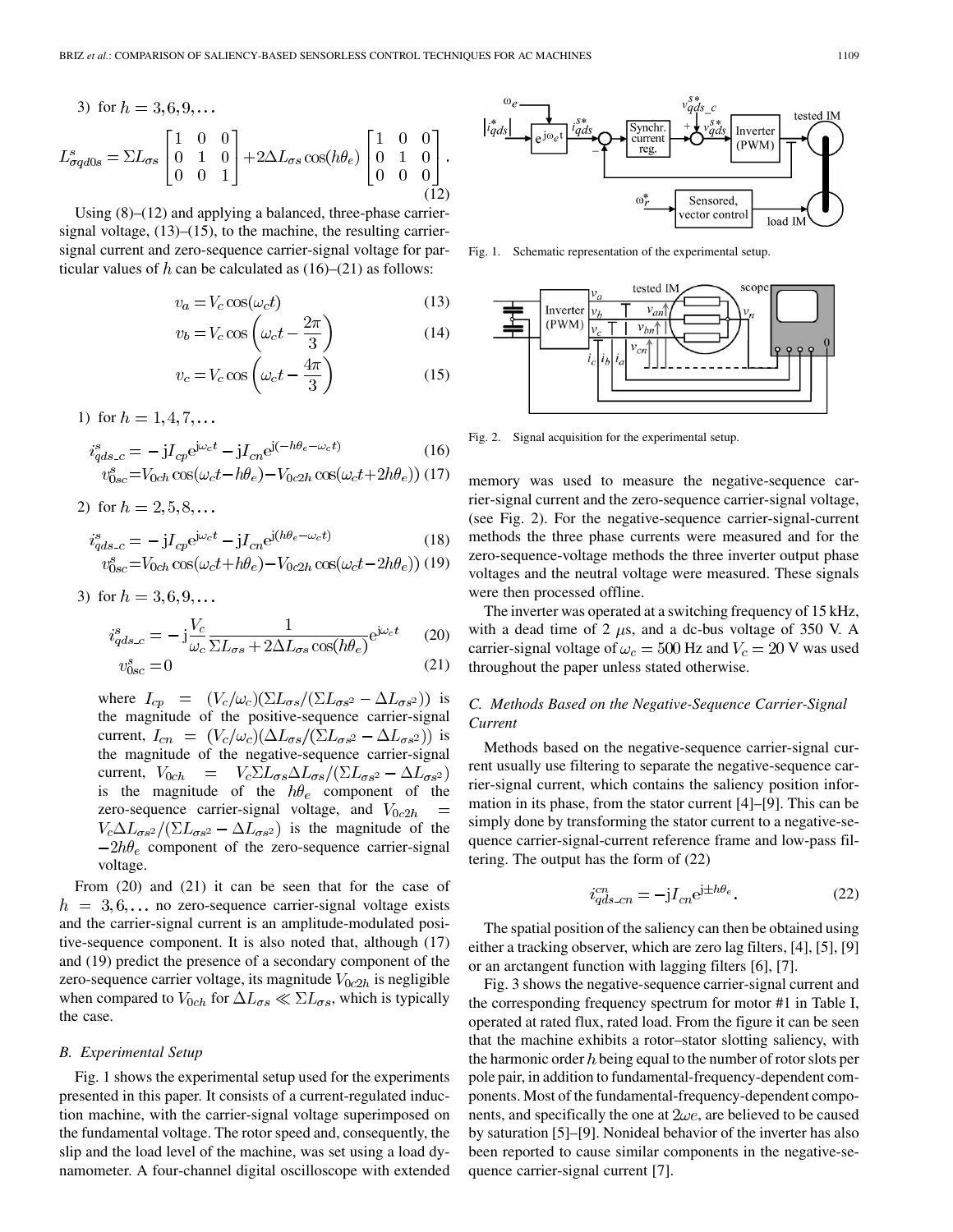

Fig. 3. (a) Experimentally measured real and imaginary parts of the negative-sequence carrier-signal current. (b) Corresponding frequency spectrum for motor #1 in Table I. The motor was operated at rated flux, rated load,  $\omega_r = 1$  Hz,  $\omega_e = 4$  Hz.



Fig. 4. (a) Experimentally measured zero-sequence carrier-signal voltage. (b) Corresponding frequency spectrum. (c) Real and imaginary parts of the zero-sequence carrier voltage vector. (d) Corresponding frequency spectrum. Motor #1 was used, operated at rated flux, rated load,  $\omega_r = 1$  Hz,  $\omega_e = 4$  Hz.

# *D. Methods Based on the Zero-Sequence Carrier-Signal Voltage*

Fig. 4(a) shows the zero-sequence carrier-signal voltage of motor #1 operated at rated flux, rated load. The motor was star-connected, with the zero-sequence voltage obtained from the measured phase and neutral voltages using (6) (see Fig. 2). The zero-sequence carrier-signal voltage was then isolated using fast-Fourier-transform (FFT)-based signal processing. Alternatively to (6), the neutral voltage can also be measured (23) provided that the inverter does not inject zero-sequence components at frequencies near the carrier frequency

$$
v_{0sc}^s = -v_{nc}.\tag{23}
$$

Fig. 4(b) shows the frequency spectrum of the zero-sequence carrier-signal voltage. From that figure it can be seen that the major fundamental-frequency-dependent component of the spectrum is located at  $\omega_c + 2\omega_e$ , which corresponds to a saturation-induced saliency, with a harmonic order  $h = 2$ . It is also observed that, analogous to the negative-sequence carrier-signal current, the zero-sequence carrier-signal voltage also shows content from a rotor–stator slotting saliency located at  $\omega_c + 14\omega_r$ , i.e., with the harmonic order  $h = 14$  equal to the number of rotor bars per pole.

In [\[13](#page-8-0)], a time-based measurement technique was used to extract the saliency position information from the zero-sequence carrier-signal voltage. A different approach, similar to the one proposed in [[14\]](#page-8-0), is used in this paper, the goal being to allow the use of filtering techniques developed for the negative-sequence carrier-signal current. The zero-sequence carrier-signal voltage in (17) (and similarly for (19)) can be converted to a carrier-synchronous zero-sequence voltage vector using (24). Then, by applying similar synchronous reference frame filtering as used for the negative-sequence carrier-signal current, a single complex vector with the form (25) (multiplied by 2 for convenience) can be isolated from (24) with its phase a function of the saliency position

$$
v_{0sqd\_c}^{c'} = v_{0sc}^{s} e^{j\omega_c t} = -j \frac{V_{0ch}}{2} \left( e^{j h \theta_e} - e^{-j (h \theta_e + 2\omega_c t)} \right)
$$
 (24)  

$$
v_{0sqd\_c}^{c} = -j V_{0ch} e^{j h \theta_e}.
$$
 (25)

This can then be further processed to obtain the saliency position information using the same methods used for the negative-sequence carrier-signal current (22) [[4\]](#page-8-0)–[\[9](#page-8-0)].

Fig. 4(c) and (d) shows the resulting zero-sequence carrier-signal voltage components and the corresponding frequency spectrum of the zero-sequence carrier-signal voltage shown in Fig. 4(a). It is noted that while the frequency spectrum in Fig. 4(b) corresponds to a scalar signal, the one in Fig. 4(d) corresponds to a complex voltage vector.

## III. COMPARISON OF METHODS BASED ON THE NEGATIVE-SEQUENCE CARRIER-SIGNAL CURRENT AND ZERO-SEQUENCE CARRIER-SIGNAL VOLTAGE

While the results in Figs. 3 and 4 suggest that the negativesequence carrier-signal current and the zero-sequence carriersignal voltage contain similar information, some noticeable differences still exist. Comparison of both signals is presented in this section.

### *A. Rotor-Position-Dependent Saliencies*

Rotor position estimation using high-frequency signal excitation requires a rotor-position-dependent saliency that couples with the stator windings to produce a measurable signal. Although rotor-position-dependent saliencies are sometimes present in standard machine designs due to the combined effect of stator and rotor slotting [[5](#page-8-0)], [\[7](#page-8-0)], [\[9](#page-8-0)], [\[16](#page-8-0)], they can also be specifically created in several ways [\[4](#page-8-0)]–[\[6\]](#page-8-0). Using rotor–stator slotting saliencies for rotor position estimation has the advantage of allowing machines with open or semi-closed rotor slots to be suitable for sensorless operation without the need for any further modification or special design. However, not all combinations of rotor–stator slots in open or semi-closed rotor slot machines couple with the stator windings to produce measurable effects.

It was demonstrated in [\[5](#page-8-0)] and [[9\]](#page-8-0) that, independently of how a saliency is created, in order for it to couple with the stator windings and produce a negative-sequence carrier-signal current (26) needs to be satisfied, assuming the machine has an integer number of slots per pole per phase, where  $p$  is the number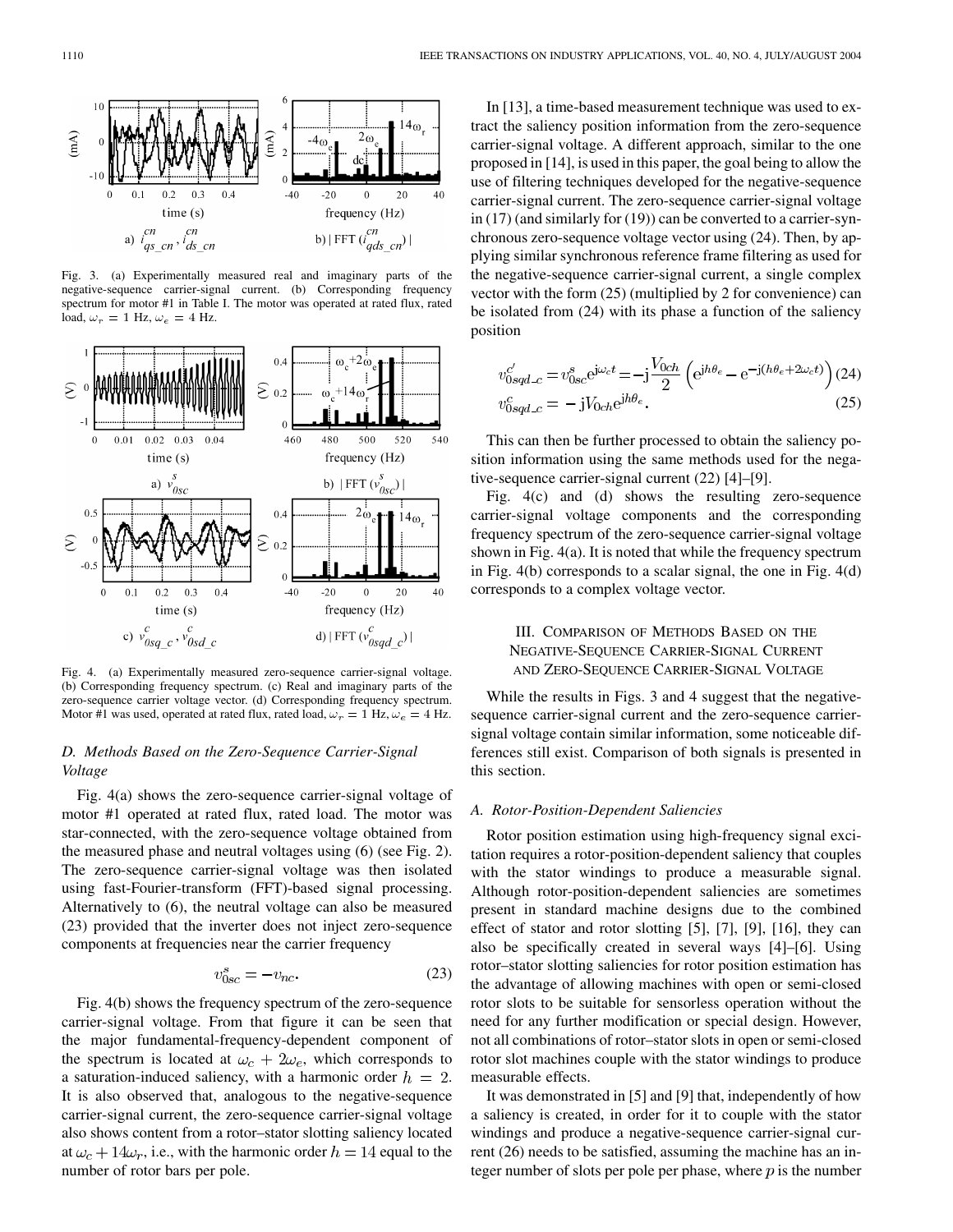

Fig. 5. Experimentally measured frequency spectrum of the negative-sequence carrier-signal current (left) and of the zero-sequence carrier voltage complex vector (right) for two different motors. Both motors were operated at rated rated flux, rated load.

of poles and  $h_{sp}$  is the saliency harmonic order relative to 360 mechanical degrees

$$
h_{sp} = n \cdot p, \qquad n = 1, 2, 4, 5, 7, 8, 10, \dots \tag{26}
$$

Saliencies caused by the combination of rotor and stator slotting produce a permeance waveform that has a fundamental spatial harmonic given by (27), with  $S$  and  $R$  being equal to the number of stator and rotor slots, respectively. The fundamental of this permeance waveform rotates at the mechanical speed shown in (28) [\[5](#page-8-0)], [\[9](#page-8-0)]

$$
h_{sp} = |R - S| \tag{27}
$$

$$
\omega_p = \frac{R}{(R - S)} \omega_{rm}.
$$
\n(28)

The previous analysis, though originally developed for the negative-sequence carrier current, has been found to be valid for the case of zero-sequence carrier-signal voltage. Fig. 5(a) and (b) shows the negative-sequence carrier-signal current frequency spectrum and the zero-sequence carrier-signal voltage vector frequency spectrum for the cases of motor #2 and motor #4 using engineered rotor #3 in Table I. Comparing Figs. 3(b) and 5(b) with Fig. 5(a), it can be seen that in contrast to motors #1 and #4, motor #2 does not show a rotor slotting saliency either in the negative-sequence carrier-signal current or the zerosequence carrier voltage, as predicted by (26) and (27). It can also be seen in Fig. 5(b) that both the negative-sequence carrier-signal current and the zero-sequence carrier-signal voltage have components at  $2\omega_r$ , which are caused by the engineered saliency.

#### *B. Saturation-Induced Saliencies*

Saturation-induced saliencies, i.e., asymmetries caused by the saturation of the flux paths, have been observed to exist whenever fundamental excitation is present. These saliencies produce components in both the negative-sequence carrier-signal current as well as in the zero-sequence carrier-signal voltage. While saturation-induced harmonics, especially the



a) Rotor #1 (closed rotor slots)

b) Rotor #2 (semi-closed rotor slots)

Fig. 6. Experimentally measured magnitude and phase (relative to the fundamental current) of the  $2\omega_e$  harmonic of the negative-sequence carrier-signal current, as a function of the slip frequency and the fundamental current level, for motor #4 in Table I with (a) semi-closed rotor slots and (b) closed rotor slots. A constant fundamental excitation frequency  $\omega_e = 4$  Hz was used, with the rotor speed varied according to the slip shown in the figure.

one at  $2\omega_e$ , can be useful for flux angle estimation, they are a disturbance when rotor position estimation is the goal. Unless properly decoupled, they can result in noticeable estimation errors or even stability problems.

*Negative-Sequence Carrier-Signal Current:* Saturation-induced saliencies and their effects on the negative-sequence carrier-signal current are strongly influenced by the machine design, with one of the most relevant aspects being the rotor slot design [[5\]](#page-8-0), [[8](#page-8-0)]. Fig. 6(a) and (b) shows the magnitude and phase angle of the  $2\omega_e$  saturation-induced harmonic of the negative-sequence carrier-signal current, as a function of the slip frequency and the fundamental current level, for the cases of motor #4 in Table I with semi-closed rotor slots and closed rotor slots, respectively. From the figure it can be seen that the phase of the  $2\omega_e$  harmonic of the negative-sequence carrier current signal for the case of closed rotor slots, relative to the stator current angle, exhibits only relatively minor variations with slip, suggesting that it is mostly influenced by the stator leakage flux [[8\]](#page-8-0). Larger variations are observed for the case of semi-closed slots, especially for low slips, suggesting that other fluxes in the machine play an important role for closed rotor slot machines. In addition to the rotor slot design, a large set of other design characteristics seem to influence the behavior of saturation-induced saliencies, as demonstrated in [\[8](#page-8-0)] where noticeable differences were observed for machines with relatively similar designs and sizes.

*Zero-Sequence Carrier-Signal Voltage:* The study of saturation-induced saliencies for zero-sequence carrier-signal-voltage-based methods has not received as much attention as the negative-sequence carrier-signal-current-based methods [\[13](#page-8-0)], [\[15](#page-8-0)].

Fig. 7(a) shows the magnitude and phase (using the fundamental current angle as the reference angle) of the  $2\omega_e$ frequency component of the zero-sequence carrier-signal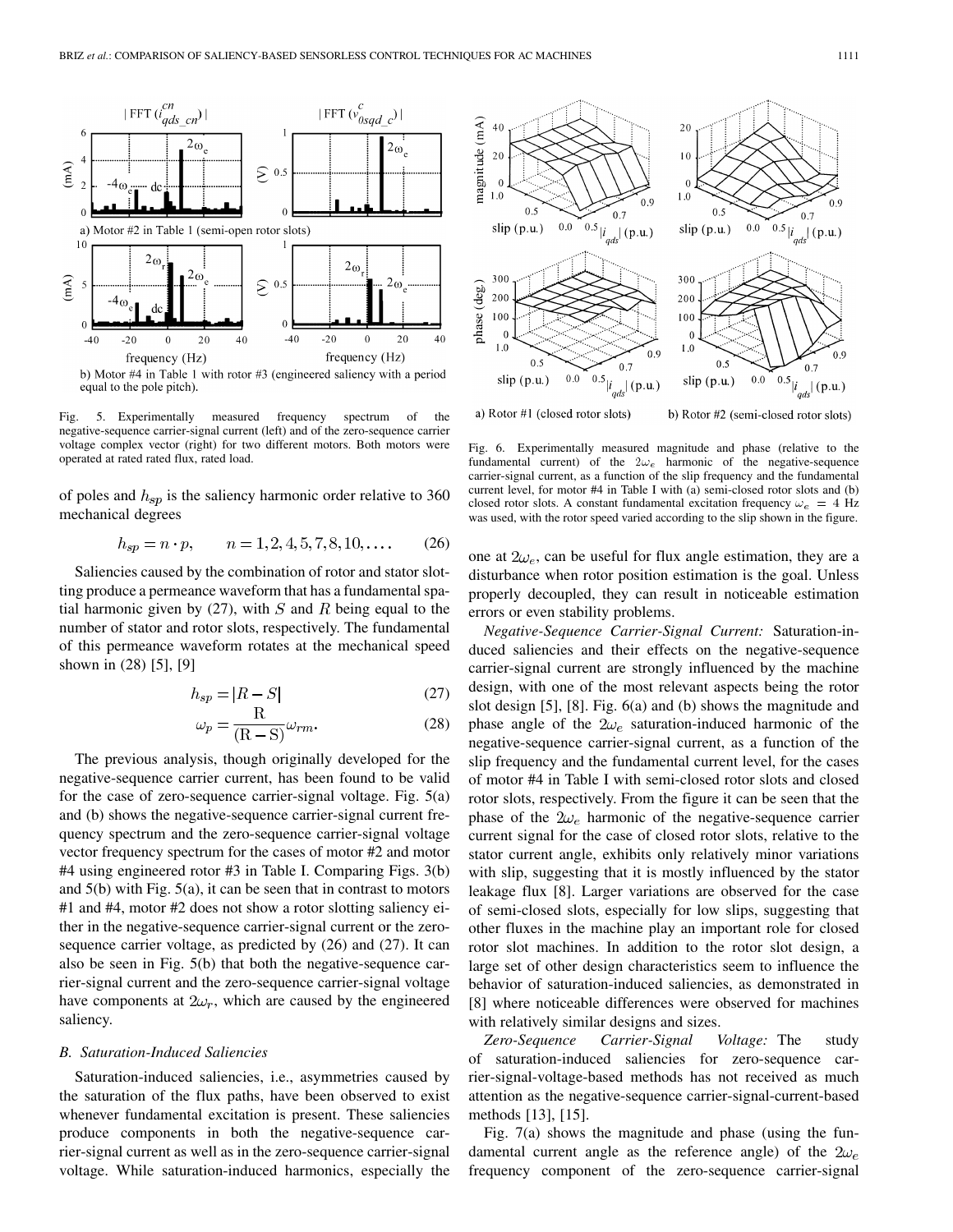

Fig. 7. Experimentally measured magnitude and phase (relative to the stator current vector), of the  $2\omega_e$  component of the zero-sequence carrier-signal voltage, for the following motors in Table I. (a) Motor #1 ( $\bigcirc$ ) and #2 ( $\square$ ) with semi-closed rotor slots. (b) Motor #3  $(\triangle)$  and #4  $(\nabla)$  with closed rotor slots. The estimated angle  $2\theta_{rf}$  for motors #1 and #2 in the left column, and for motor  $#3$  in the right column, are marked with  $(\bullet)$ . The motors were operated at rated flux, the load being varied according to the slip.

voltage (8) as a function of the slip, for two different motors with semi-open rotor slots, while Fig. 7(b) shows it for two motors with closed rotor slots. The machines were current regulated, operating under indirect field orientation at rated flux (see Fig. 1).

To better understand the behavior of the angles seen in Fig. 7, the theoretical angle of the rotor flux,  $\theta_{rf}$ , with respect to the stator current vector was obtained. If the saturation giving rise to the  $2\omega_e$  component of the zero-sequence carrier-signal voltage were caused by the rotor flux, it would have an angle  $2\theta_{rf}$ . This angle is also shown in Fig. 7. Using the rotor flux angle as a comparison for the experimental results was a matter of convenience due to the simplicity of its estimation, as it depends only on the slip and the rotor time constant.

Two interesting facts can be observed from Fig. 7. First, a very good agreement can be seen between the measured and estimated angles for the two different machines with semi-open rotor slots [Fig. 7(a)]. This strongly supports the theory that the  $2\omega_e$  component of the zero-sequence carrier-signal voltage is caused by the rotor flux. Second, significant differences are observed between the estimated and measured angles for no-load operation of closed-rotor-slot machines. It is also seen that while the magnitude of the  $2\omega_e$  component of the negative-sequence carrier-signal voltage remains relatively constant for the case of open rotor slot machines, it noticeably decreases at no load for closed-rotor-slot machines.

A potential explanation for the behavior observed in closedrotor-slot machines is the following. Fig. 8(a) schematically shows the currents and rotor flux position for a two-pole machine operated at rated flux, no-load condition. Under these conditions, all of the fluxes in the machine have the same phase angle but travel through different portions of the iron. The rotor flux would be expected to cause saturation of the stator teeth and rotor teeth, as marked in the figure. However, because of the narrow rotor slot bridges, stator leakage flux crossing the air gap and returning along the top of rotor (i.e., a form of zigzag flux) could cause saturation of the rotor slot bridges. If that occurs,



Fig. 8. Schematic representation of the relative position between the fluxes and the stator current for the case of rated-flux, no-load, and rated-flux-loaded two-pole machine, shown in a rotor flux reference frame.

two different regions of the machine, separated 90° from each other, would be saturated, as seen if Fig. 8(a). This sort of saturation would appear from the stator winding to be a relatively homogenous saturation of the machine and, as a consequence, the magnitude of the  $2\omega_e$  component of the zero-sequence carrier-signal voltage would be small in magnitude. In addition, the phase of the  $2\omega_e$  component would depend on the combined effect of the two phenomena described above and would not, therefore, be aligned with any specific flux in the machine. As the load increases, the rotor leakage flux will strongly saturate the rotor slot bridges, spatially coinciding with the rotor flux [Fig. 8(b)]. This additional saturation dominates the saturation-induced saliency and, therefore, the  $2\omega_e$  component of the zero-sequence carrier-signal voltage.

On the other hand, for the case of semi-open or open-rotor-slot machines, saturation of the stator/rotor teeth caused by the rotor flux is the dominant effect under no-load operation. This effect is only boosted by the rotor leakage flux when the machine is loaded, with the phase angle of the  $2\omega_e$ component of the zero-sequence carrier-signal voltage almost coinciding with the rotor flux.

## IV. PWM-SWITCHING-EXCITATION ZERO-SEQUENCE-VOLTAGE MEASUREMENT-BASED SENSORLESS METHODS

Switching harmonics, due to the PWM operation of the inverter, have also been shown to be useful for saliency position estimation [[3\]](#page-8-0), [\[15\]](#page-8-0)–[[18\]](#page-8-0). In the technique proposed in [[16](#page-8-0)], the instantaneous line-to-neutral voltage (29) (see Fig. 2) is measured after applying two adjacent switching states and forcing the commutation of switches in the third phase by substituting the zero state with two active states for a short period of time. A complex voltage vector  $v_{q d\sigma}$  (30) is then obtained from the three measurements

$$
v_{\sigma} = \frac{1}{3}(v_{an} + v_{bn} + v_{cn})
$$
 (29)

$$
v_{q d \sigma} = \frac{2}{3} (v_{\sigma a} + v_{\sigma b} e^{j2\pi/3} + v_{\sigma c} e^{j4\pi/3}).
$$
 (30)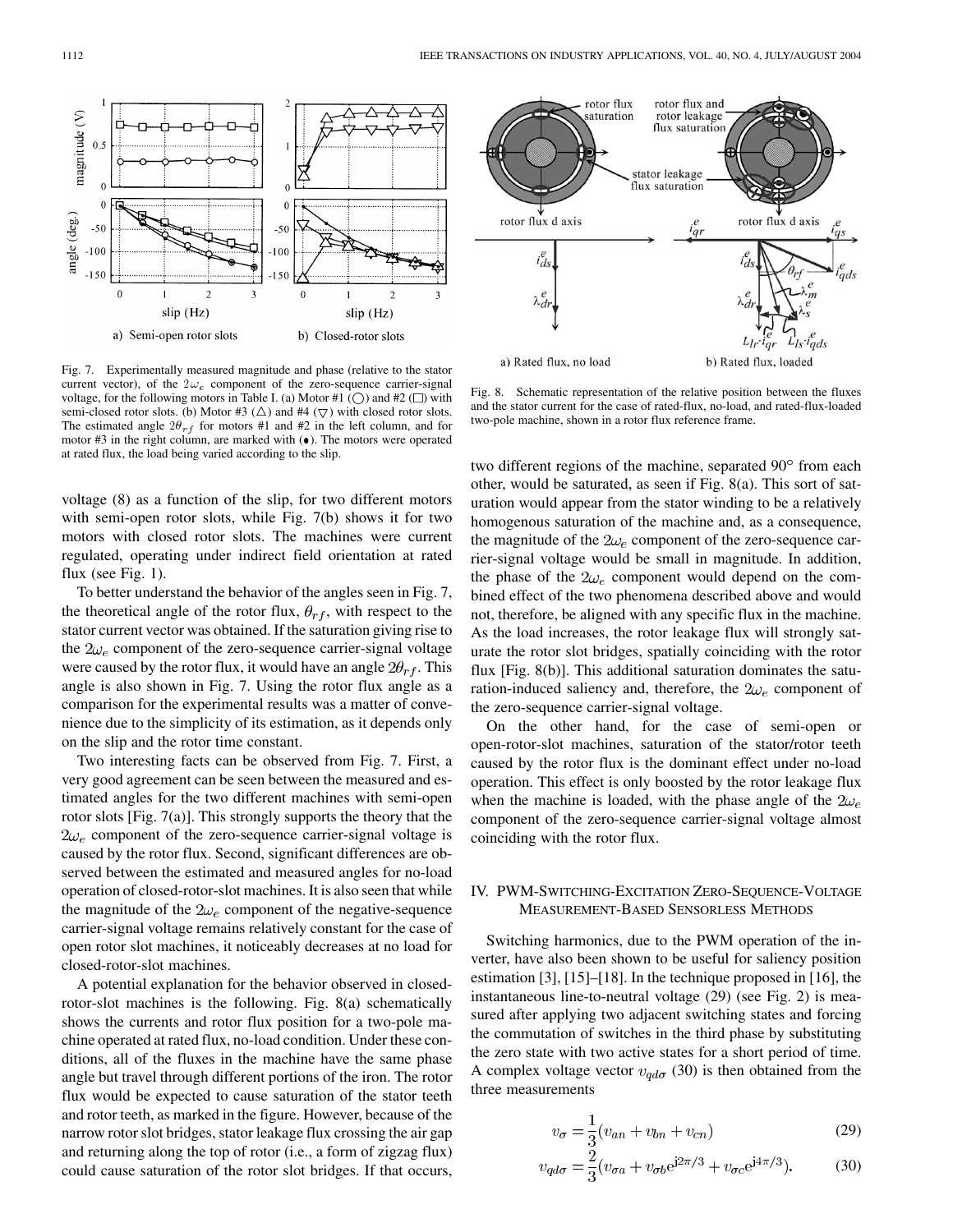

Fig. 9. (a) Experimentally measured real and imaginary parts of the complex vector  $v_{\alpha d\sigma}$ . (b) Corresponding frequency spectrum for motor #1 in Table I. The motor was operated at rated flux, rated load.

As this technique relies on the measurement of the zero-sequence voltage, similar to the carrier-signal method described above, they are expected to behave similarly. Fig. 9 shows the complex voltage vector defined by (30) and its frequency spectrum for the case of motor #1 in Table I. The results shown are very similar to those presented earlier in Fig. 4 for the zero-sequence carrier-signal voltage vector.

## V. COMPARISON OF PWM-SWITCHING-BASED AND CARRIER-VOLTAGE-BASED ZERO-SEQUENCE-VOLTAGE **METHODS**

Although both zero-sequence-voltage-based methods are expected to exhibit similar behaviors, some major differences exist in their practical implementation. Some similarities and differences between both methods are analyzed in this section.

#### *A. Rotor-Position-Dependent Saliencies*

Results reported in [[3\]](#page-8-0) and [[16\]](#page-8-0), as well as those shown in Fig. 9, were obtained using machines with open rotor slots. It was previously shown in Section III-A that both the negative-sequence carrier-signal current and the zero-sequence carrier-signal voltage had similar restrictions for the coupling of a rotor–stator saliency with the stator windings.

In [[16\]](#page-8-0), it was concluded that in order for rotor slotting saliencies to create a measurable complex voltage vector (30) the number of rotor bars per pole pair could not be a multiple of three, with the number of stator slots not having any influence. This criteria differs from the one established by (26)–(28), and can be shown to be a particular case. Fig. 10 shows the complex voltage vector defined by (30) and its frequency spectrum for the case of motor #2 in Table I. It is noted that motor #2 is from the same manufacturer and with a similar design as motor #1. From Fig. 10 it is observed that the voltage vector does not show a component due to the rotor slotting saliency. While this result does not follow the rule stated in [\[16](#page-8-0)], it is consistent with the results predicted by (26)–(28).

## *B. Saturation-Induced Saliencies and Flux Angle Estimation*

As was the case for the negative-sequence carrier-signal current and zero-sequence carrier-signal voltage, saturation-induced saliencies also influence the complex voltage vector (30) [\[3](#page-8-0)], [\[16](#page-8-0)]. While saturation-induced harmonics can potentially be useful for flux angle estimation, they are a disturbance when rotor position estimation is the goal. Their compensation



Fig. 10. (a) Experimentally measured real and imaginary parts of the complex vector  $v_{q d\sigma}$ . (b) Corresponding frequency spectrum for motor #2 in Table I. The motor was operated at rated flux, rated load.



Fig. 11. Experimentally measured magnitude and phase, relative to the stator current vector, of the  $2\omega_e$  component of the complex voltage vector  $v_{q d\sigma}$  for (a) semi-closed rotor slots and (b) closed rotor slots. The motors were operated at rated flux, the load being varied according to the slip.

to obtain reliable and accurate rotor position estimation was demonstrated in [[16\]](#page-8-0).

Fig. 11 shows the magnitude and phase of the  $2\omega_e$  frequency component of the complex voltage vector  $v_{\alpha d\sigma}$  for the two different machines, with open and semi-closed rotor slots. Comparing Figs. 11 and 7, the similarities between the behavior of saturation-induced saliencies for the case of the zero-sequence PWM switching voltage vector and the zero-sequence carriersignal voltage vector are evident. This strongly supports the idea that both techniques share the same physical principles regardless of the differences in their implementation.

It is finally noted that the similarities between the results shown in Figs. 7 and 11 suggest that the commissioning process for the compensation of saturation-induced saliencies described in [[16\]](#page-8-0) would be valid for the case of zero-sequence carriersignal voltage methods.

#### *C. Influence of the Carrier Frequency*

All the results using the zero-sequence carrier voltage presented so far used a carrier frequency of  $\omega_c = 500$  Hz. Experiments using different carrier frequencies were also performed. Fig. 12 shows the magnitudes of the rotor–stator slotting saliency and of the  $2\omega_e$  saturation-induced component for various carrier frequencies. From Fig. 12 it is observed that the magnitude of the resulting rotor-position-dependent component of the zero-sequence carrier voltage is almost constant, independent of the carrier frequency. In addition, the saturation-induced component of the zero-sequence carrier-signal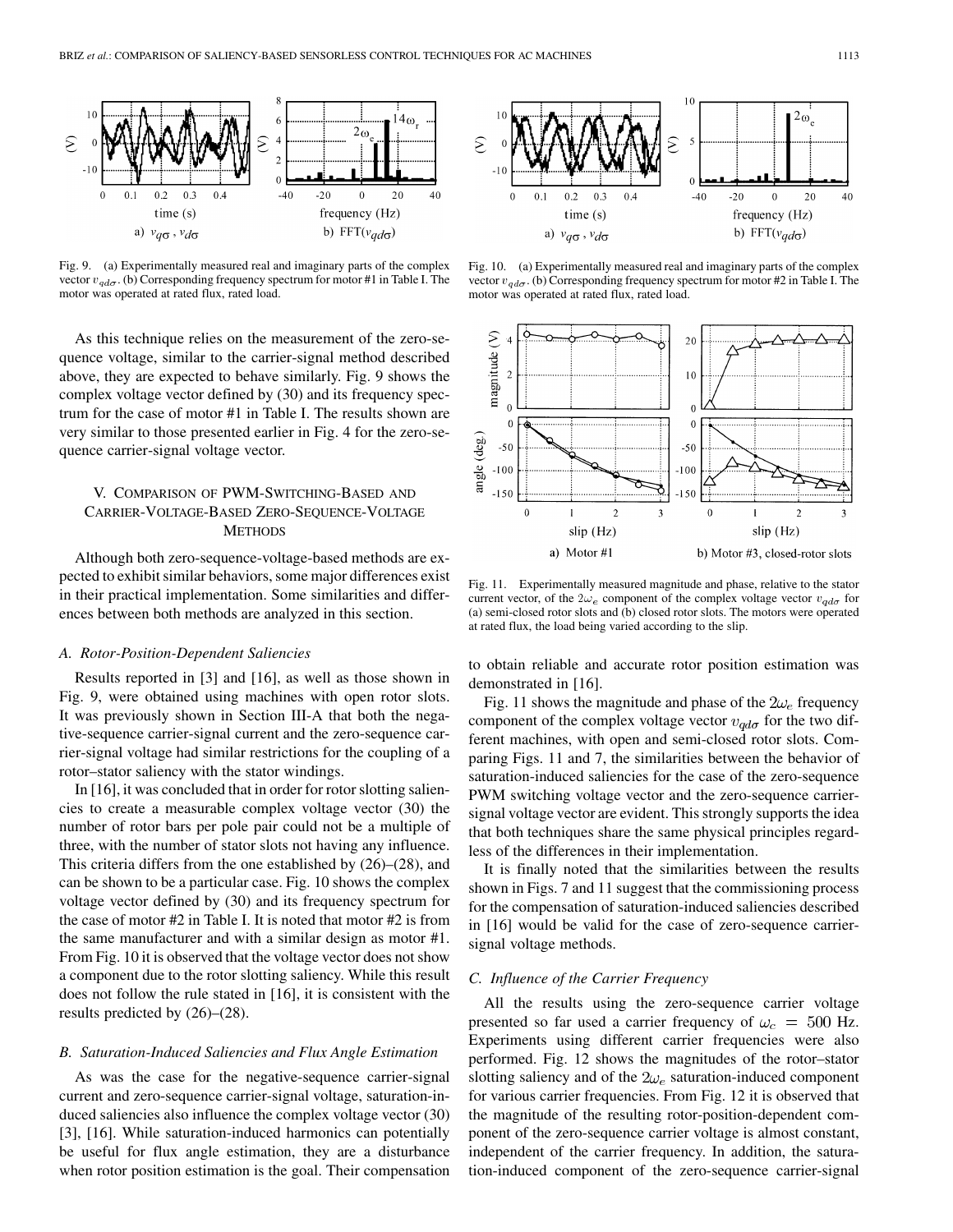<span id="page-7-0"></span>

Fig. 12. Experimentally measured magnitude of the  $2\omega_e$  and  $14\omega_r$ components of the zero-sequence carrier-signal voltage as a function of the carrier frequency for motor #1 in Table I. The motor was operated at rated flux, rated load. A carrier voltage of peak value of 20 V was used.

voltage is seen to decrease as  $\omega_c$  increases. This suggests that higher values of  $\omega_c$  would improve the robustness for decoupling saturation-induced saliencies since their magnitude relative to the rotor position dependent component is decreased. It is also interesting to notice that for the case of  $\omega_c = 5000 \text{ Hz}$ (one-third of the switching frequency), the ratio between both components of the zero-sequence carrier voltage is similar to the observed for the case of the complex voltage vector  $v_{q d\sigma}$  in Fig. 9. This would be expected, since as  $\omega_c$  increases the results should be closer to the quasiinstantaneous response measured by the complex voltage vector  $v_{\alpha d\sigma}$ .

## *D. Test Voltage Injection*

One of the advantages of PWM-switching-based methods with respect to carrier-signal-injection-based methods, according to [\[16](#page-8-0)], was that no high-frequency carrier-signal voltage has to be injected. However, this advantage does not come without some penalties. To obtain the complex voltage vector (30), the regular switching pattern has to be modified, a zero-voltage-switching state vector being replaced for a short period of time by two opposite active switching state vectors. The modification of the regular switching pattern forces all six power devices of the inverter to switch simultaneously, increasing inverter losses.

A second advantage cited for PWM-switching-based methods with respect to carrier-signal-injection-based methods is the reduction of the resulting high-frequency currents and, as a consequence, the associated torque ripple. However, this effect can be mitigated for the case of carrier-signal-injection-based methods by increasing the carrier frequency. As the carrier frequency increases (keeping the carrier voltage magnitude  $V_c$  constant), the carrier-signal current and, consequently, the associated torque ripple, will decrease. In addition, as seen in Fig. 12, increasing the carrier frequency was found to increase the ratio of the rotor-position-dependent saliency with respect to the saturation-induced saliencies.

## VI. CONCLUSION

Three different saliency-based sensorless methods for ac machines have been analyzed in this paper: negative-sequence carrier-signal-current-based methods, zero-sequence carrier-signal-voltage-based methods, and zero-sequence PWM-switching-voltage-based methods. From the analysis, the following conclusions are reached.

- All the methods can be used for rotor position estimation and field orientation, since rotor-position-dependent saliencies, as well as saturation-induced saliencies, produce measurable effects.
- The same restrictions have been observed for all of the methods that result in rotor-position-dependent saliencies, and specifically rotor–stator slotting saliencies, coupling with the stator windings and producing measurable effects.
- Saturation-induced saliencies in the zero-sequence-voltage methods, independent of whether they are carrier-signal basedorPWM-switchingbased,havebeenshowntodepend on the main flux for the case of open and semi-closed rotor slot machines. This suggests that they could be useful for flux angle estimation. Flux angle estimation seems much more difficult for the case of closed-rotor-slot machines, as the experiments presented in this paper show that saturation-induced saliencies for those machines are influenced by leakage fluxes.
- Zero-sequence-voltage carrier-based methods and PWM-switching zero-sequence-voltage-based methods have been shown to share the same physical principles and to provide similar results. The differences between them would be mostly related to implementation aspects and it is not obvious that either method can be viewed as superior.
- The nonideal behavior of the inverter, as well as other secondary effects like high-frequency phenomena caused by long cables lengths, shielding, and grounding practices, has been observed to influence the methods in different ways. These effects might give rise to relevant differences in the implementation, robustness, and accuracy of the various methods studied. However, research on these issues is still ongoing and definite conclusions cannot be drawn at this time.
- There are a number of relevant machine-oriented issues that are the focus of ongoing research, such as the effect of motor design on attainable accuracy and resolution, and the number of harmonics needed to achieve a specified accuracy. These issues also affect the simplicity/complexity of the relative implementation. The ongoing research in this area is expected to produce further improvements in the relative robustness, performance, and cost effectiveness of the methods and may lead to design evolution of existing machines to make them more competitive when using such methods.

### ACKNOWLEDGMENT

The authors wish to acknowledge the support and motivation provided by the University of Oviedo, Gijón, Spain, Ford Motor Company, and the Wisconsin Electric Machines and Power Electronics Consortium (WEMPEC) of the University of Wisconsin, Madison.

#### **REFERENCES**

[1] H. Tajima and Y. Hori, "Speed sensorless field orientation control of the induction machine," *IEEE Trans. Ind. Applicat.*, vol. 29, pp. 175–180, Jan./Feb. 1993.